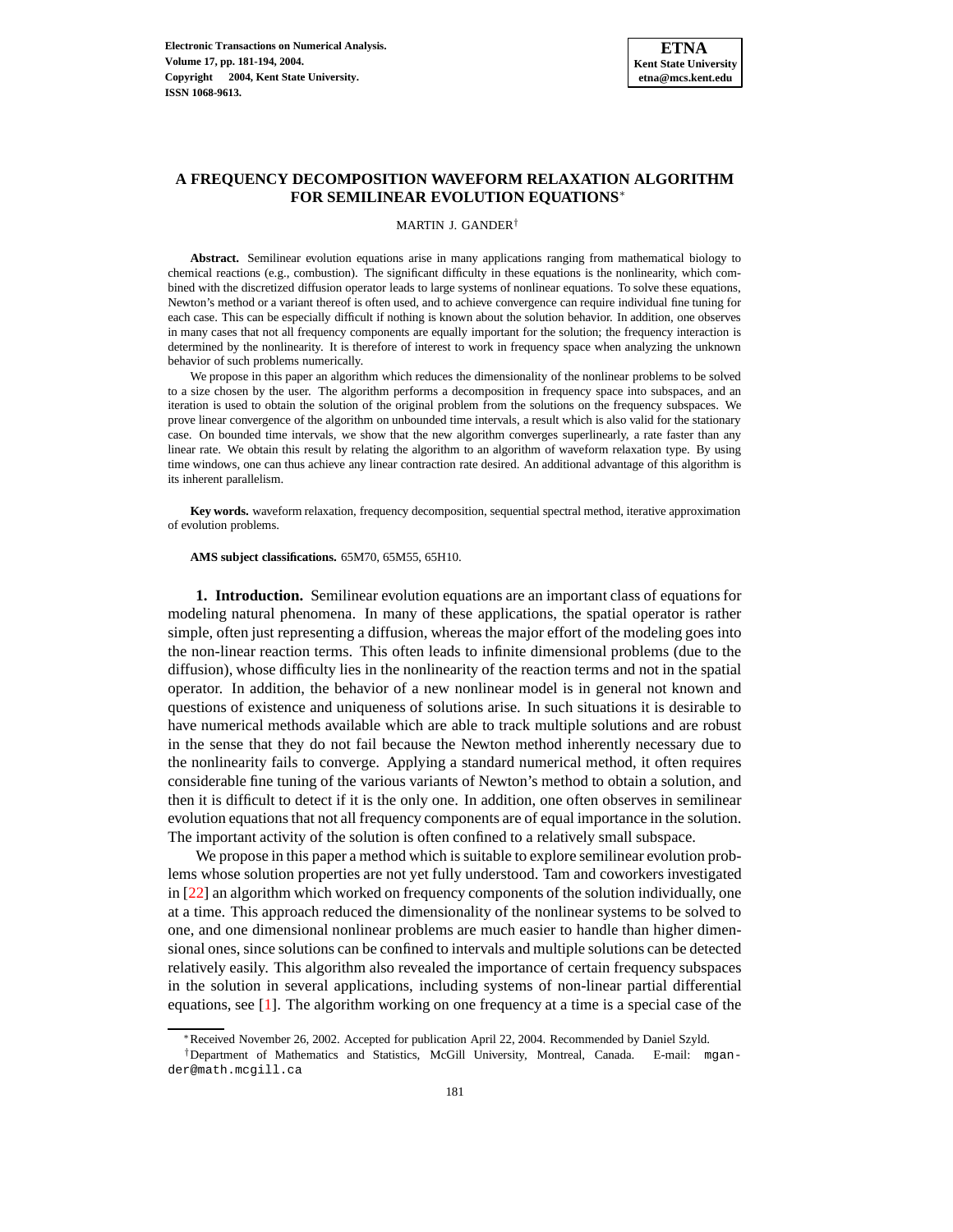frequency decomposition waveform relaxation algorithm we present in this paper. The algorithm was developed independently, and a preliminary analysis of it can be found in [\[12\]](#page-13-2). The algorithm uses the eigensystem of the differential operator in the semilinear evolution equation to define subspaces in frequency space. It then evolves the solution in one subspace while keeping it frozen in the other subspaces. A subspace iteration similar to the Schwarz iteration for steady problems, but now in frequency space, is used to obtain a sequence of approximate solutions, which is proved to converge to the solution of the original problem. The frequency decomposition presented here is related to a frequency decomposition and multi-grid method analyzed in [\[13\]](#page-13-3) for steady state problems, but here we are interested in the coupling through the nonlinearity and we use the eigenfunctions of the linear differential operator to decouple the contributions of the linear part of the equation.

Decomposition and subspace iteration has been a field of high activity during the last decades, see for example the survey papers by Xu [\[25\]](#page-13-4), Xu and Zou [\[26\]](#page-13-5) and the references therein. Most of the analysis however involves steady problems and this paper's focus is on evolution equations. The classical approach in that case is to discretize the time component uniformly over the whole domain by an implicit scheme, and then to apply the decomposition and subspace iteration at each time step to solve the steady problems obtained by the time discretization. For an analysis of this approach in the parabolic case see  $[16, 4]$  $[16, 4]$  $[16, 4]$ , and for hyperbolic problems see [\[2,](#page-13-8) [24\]](#page-13-9). Another, more recent approach for evolution problems is the following: one still decomposes the spatial domain, but solves time dependent subproblems during the subspace iteration. This approach has been known for ordinary differential equations under the name waveform relaxation, and the first link with domain decomposition was made by Bjørhus in [\[3\]](#page-13-10) for first order hyperbolic problems. For the heat equation and an overlapping Schwarz decomposition, this approach was analyzed in [\[11,](#page-13-11) [10\]](#page-13-12), and for more general parabolic problems in [\[8,](#page-13-13) [6\]](#page-13-14). This analysis has led to the class of overlapping Schwarz waveform relaxation algorithms. The application of such algorithms to the second order wave equation has been studied in [\[7\]](#page-13-15). A different type of splitting is used in the multigrid waveform relaxation algorithm, which was motivated by the multigrid techniques for steady problems, see for example [\[23\]](#page-13-16), [\[21\]](#page-13-17), [\[14\]](#page-13-18), [\[15\]](#page-13-19) and references therein. All algorithms in the class of waveform relaxation algorithms have the advantage that one does not need to impose a uniform time discretization for all subspaces, and also that one does not need to communicate information at each time step. The frequency decomposition waveform relaxation algorithm presented in this paper is an algorithm in this class, but with a new type of splitting, namely in frequency space.

In Section [2,](#page-2-0) we introduce the semilinear parabolic equation for which we study the frequency decomposition waveform relaxation algorithm, and we give basic existence results on which our analysis later is based. In Section [3,](#page-2-1) we introduce the frequency subspace decomposition. The formulation is kept general and the frequency subspaces are characterized by invariant subspaces of the spatial operator. In Section [4,](#page-4-0) we analyze the frequency decomposition waveform relaxation algorithm for both bounded and unbounded time intervals. The convergence results obtained differ considerably. On unbounded time intervals, we prove linear convergence of the algorithm under a strong Lipschitz condition on the nonlinear term. This case is of importance, since it also proves convergence of the algorithm for the steady state case, which is often significantly harder to handle numerically. On bounded time intervals, the convergence behavior is even better: we prove superlinear convergence of the algorithm, assuming that the nonlinear function is Lipschitz for an arbitrary constant. In all the analysis, we provide complete estimates for the contraction rates and constants involved. Section [5](#page-9-0) shows the performance of the frequency decomposition waveform relaxation algorithm on two model problems, a double well potential in one dimension and a combustion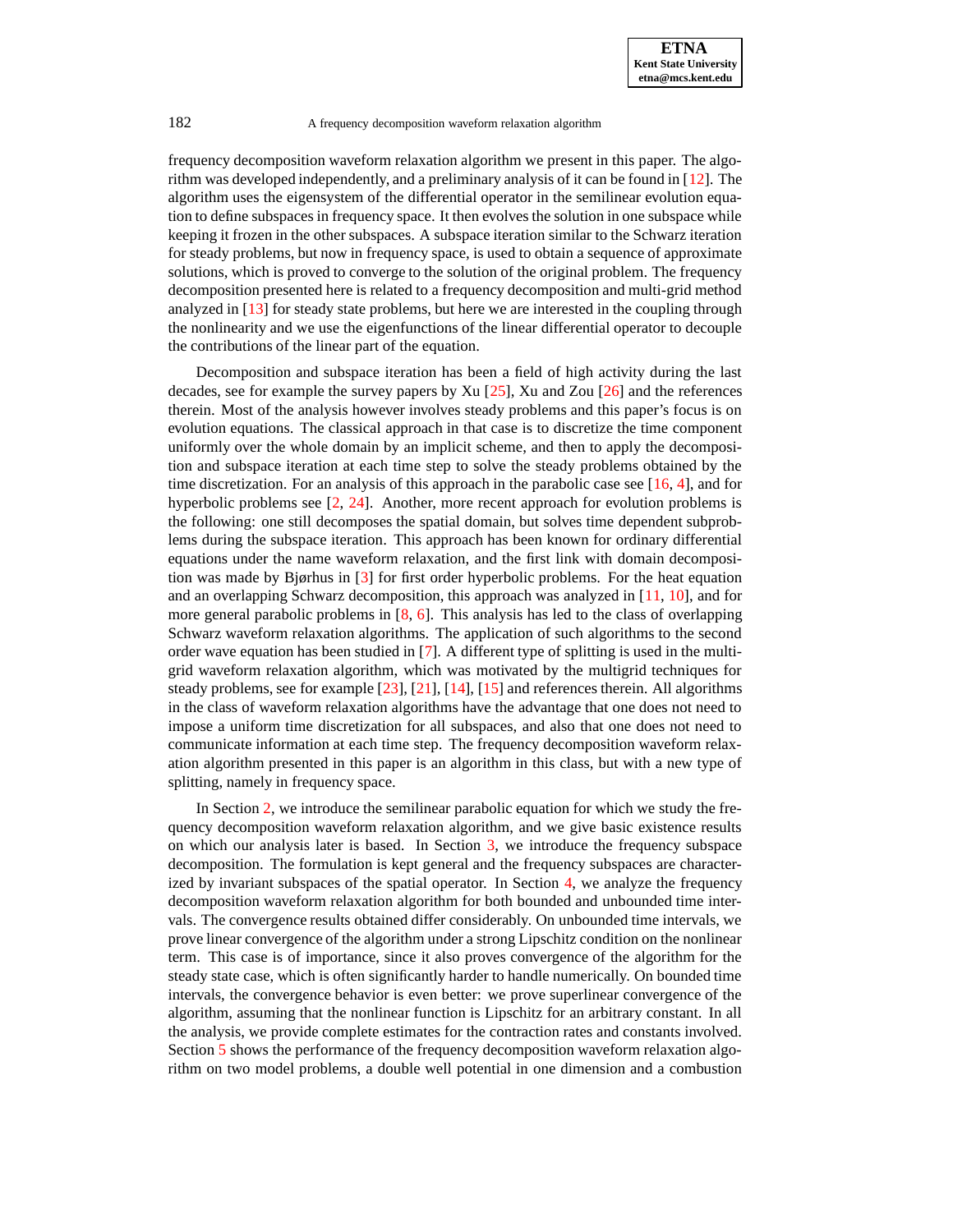<span id="page-2-0"></span>problem in two dimensions.

**2. Problem Formulation.** We present the frequency decomposition waveform relaxation algorithm for a general evolution problem using the theory of semigroups of linear operators. This has the advantage that the results are valid both at the continuous level and for various types of discretizations. We start by recalling results from [\[18\]](#page-13-20), which we need later in the analysis of the algorithm. We consider the initial value problem

<span id="page-2-3"></span>(2.1) 
$$
\frac{du(t)}{dt} + Au(t) = f(t, u(t)), \qquad t > t_0, u(t_0) = u_0,
$$

where  $-A$  is the infinitesimal generator of an analytic semigroup on a Banach space X with the norm  $|| \cdot ||$ . A is a sectorial operator, and by the assumptions on A, fractional powers  $A^{\alpha}$ of A can be defined for  $0 \le \alpha \le 1$ , and  $A^{\alpha}$  is a closed, linear, invertible operator with domain  $D(A^{\alpha})$ . The closedness of  $A^{\alpha}$  implies that  $D(A^{\alpha})$  endowed with the graph norm of  $A^{\alpha}$ , i.e., the norm  $|||x||| := ||x|| + ||A^{\alpha}x||$ , is a Banach space. Since  $A^{\alpha}$  is invertible, its graph norm |||·||| is equivalent to the norm  $||\cdot||_{\alpha} := ||A^{\alpha} \cdot||$ . Thus  $D(A^{\alpha})$  equipped with the norm  $||\cdot||_{\alpha}$ is a Banach space, which we denote by  $X_{\alpha}$ . The main assumption on the nonlinear function  $f$  for existence and uniqueness of a solution is

<span id="page-2-2"></span>ASSUMPTION 2.1. Let U be an open subset of  $I\mathbb{R}^+ \times X_\alpha$ . The function  $f: U \longrightarrow X$ *satisfies* Assumption [2.1,](#page-2-2) *if,* for *every*  $(t, u) \in U$ , *there is a neighborhood*  $V \subset U$  *and constants*  $L \geq 0$ ,  $0 < \delta \leq 1$ , *such that* 

<span id="page-2-4"></span>
$$
||f(t_1, u_1) - f(t_2, u_2)|| \le L(|t_1 - t_2|^{\delta} + ||u_1 - u_2||_{\alpha})
$$

*for all*  $(t_i, u_i) \in V$ *.* 

THEOREM 2.2. *Let*  $-A$  *be the infinitesimal generator of an analytic semigroup*  $G(t)$ *satisfying*  $||G(t)|| \leq M$ , and assume further that  $0 \in \rho(-A)$ , the resolvent set of A. If f sat*isfies Assumption* [2.1,](#page-2-2) *then, for every initial data*  $(t_0, x_0) \in U$ *, the initial value problem* [\(2.1\)](#page-2-3) *has a unique local solution*  $u \in C([t_0, t_1[:X) \cap C^1(]t_0, t_1[:X))$ , where  $t_1 = t_1(t_0, u_0) > t_0$ .

*Proof.* The proof can be found in [\[18,](#page-13-20) page 196]. □

Under a stronger Lipschitz condition of similar type, global existence and uniqueness can also be established, see [\[18\]](#page-13-20).

Since we have applications in mind with diffusion, differential operators are of interest. Let  $\Omega$  be a bounded domain in  $\mathbb{R}^n$  with smooth boundary  $\partial\Omega$ . Consider the differential operator

$$
A(x, D) := \sum_{|\sigma| \le 2m} a_{\sigma}(x) D^{\sigma},
$$

where  $\sigma$  is a multi index and D denotes the derivative. The following theorem from [\[18\]](#page-13-20) is of key importance:

THEOREM 2.3. *If* A(x, D) *is a strongly elliptic operator of order* 2m*, then the operator* −A *defined by* Au = A(x, D)u *is the infinitesimal generator of an analytic semigroup of operators on*  $L^2(\Omega)$ *.* 

<span id="page-2-1"></span>**3. Subspace Decomposition.** To simplify notation, we consider in the sequel only non-linear functions f in [\(2.1\)](#page-2-3) which do not depend explicitly on time,  $f = f(u)$ , and we consider the fixed bounded time interval [0, T],  $T < \infty$ . We also restrict the formulation of our algorithm to the special case where the Banach space  $X$  is a Hilbert space, equipped with the inner product  $(x, y)$  for  $x, y \in X$ , and with it the associated norm  $||x|| := \sqrt{(x, x)}$  for  $x \in X$ . Suppose we have a decomposition of the Hilbert space X into n subspaces  $X_i$ , which might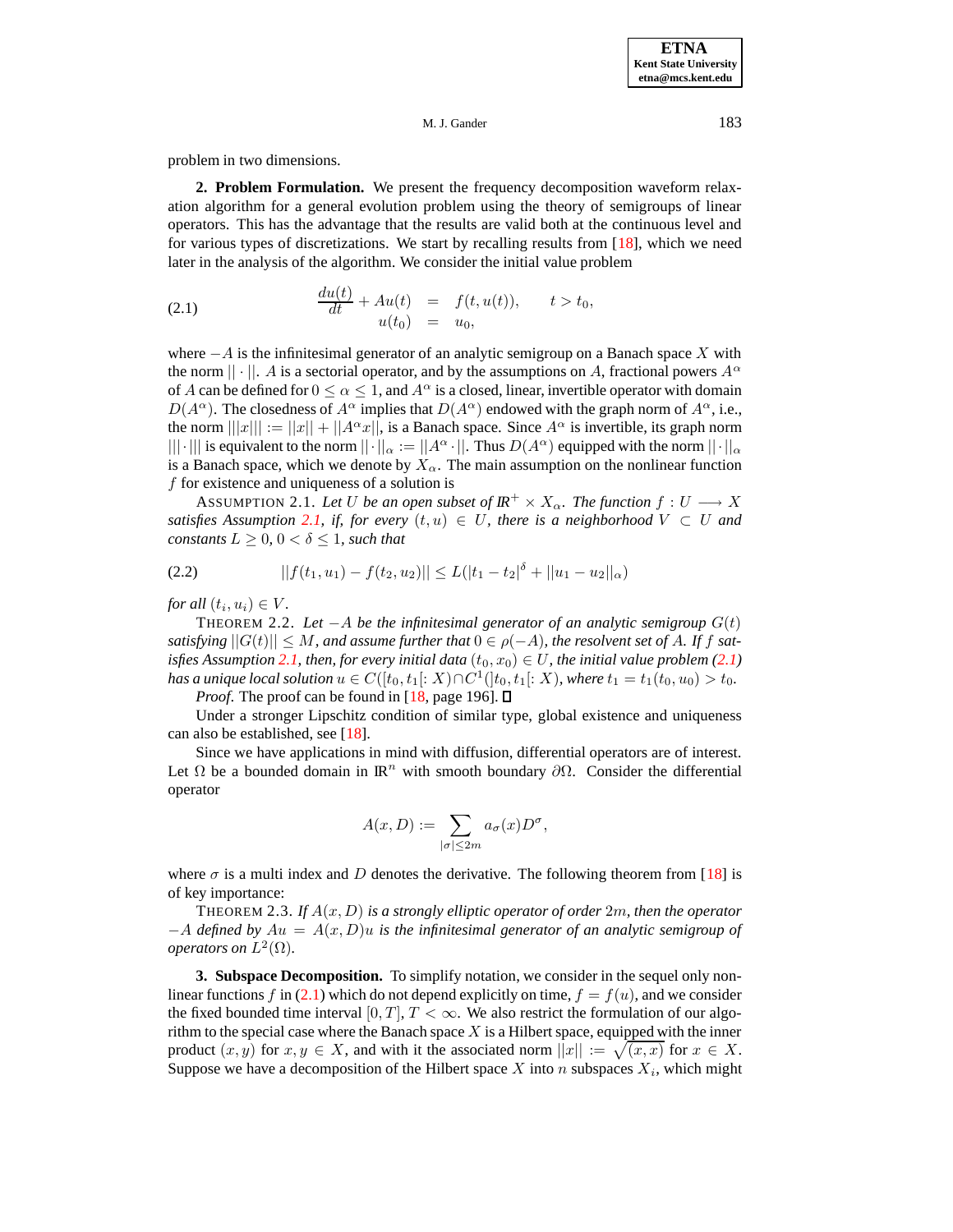be disjoint or overlapping,  $X = \text{span}\{X_1, X_2 \dots X_n\}$ . For the frequency decomposition we have in mind, we use the normalized eigenfunctions  $A\phi_j = \lambda_j \phi_j$  to define the subspaces, and we assume that the eigenpairs are ordered,  $|\lambda_1| \leq |\lambda_2| \leq \dots$  For example, two subspaces could be defined by

$$
X_1 := \text{span}\{\phi_1, \phi_2, \dots, \phi_{m_1}\}, \quad X_2 := \text{span}\{\phi_{m_2}, \phi_{m_2+1}, \dots, \phi_m\},
$$

where  $m_2 \leq m_1 + 1$ . Note that the subspaces are overlapping if this inequality is strict. Also the second subspace might be infinite dimensional,  $m = \infty$ . We could also select subspaces which do not separate low and high frequencies, and thus both could be infinite dimensional. In applications however truncations are common. We define the orthogonal projector  $\mathbb{P}_i: X \longrightarrow X_i$  to be the unique linear self-adjoint operator with range  $X_i$  such that  $\mathbb{P}_i^2 = \mathbb{P}_i$ . For the frequency decomposition introduced above, we would have, for a given  $u \in X$ ,

$$
\mathbb{P}_1 u = \sum_{j=1}^{m_1} u_j \phi_j, \quad \mathbb{P}_2 u = \sum_{j=m_2}^{m} u_j \phi_j, \quad u_j = (u, \phi_j).
$$

Our interest here is in subproblems coupled through the non-linearity and not through  $A$ , therefore we require the decomposition to be such that A and  $\mathbb{P}_i$  commute, which is the case for the frequency decomposition. Applying the projection operators  $\mathbb{P}_i$  to the evolution equation  $(2.1)$ , we get a sequence of n subproblems,

(3.1) 
$$
\frac{dv_i}{dt} + Av_i = \mathbf{P}_i f(u), \qquad 0 < t < T, \n v_i(0) = \mathbf{P}_i u_0,
$$

 $i = 1, 2, \ldots, n$ , where  $v_i := \mathbb{P}_i u$ . We also select operators  $\mathbb{R}_i : X_i \longrightarrow X$ , such that

$$
(3.2) \t\t u = \sum_{i=1}^{n} \mathbb{R}_{i} v_{i},
$$

and we assume that they commute with A as well. In the case of the frequency decomposition, we have

<span id="page-3-0"></span>
$$
\mathbf{IR}_1 v_1 = \mathbf{IR}_1 \sum_{j=1}^{m_1} u_j \phi_j = \sum_{j=1}^{m_2 - 1} u_j \phi_j + \sum_{j=m_2}^{m_1} \alpha_j u_j \phi_j,
$$
  

$$
\mathbf{IR}_2 v_2 = \mathbf{IR}_2 \sum_{j=m_2}^{m} u_j \phi_j = \sum_{j=m_2}^{m_1} \beta_j u_j \phi_j + \sum_{j=m_1 + 1}^{m} u_j \phi_j,
$$

for some weights  $\alpha_j + \beta_j = 1$ ,  $j = m_2, \dots, m_1$ . Using the operators  $\mathbb{R}_i$ , we can define the new function

$$
\hat{f}(v_1, v_2, \dots, v_n) := f(\sum_{i=1}^n \mathbb{R}_i v_i),
$$

and write the sequence of subproblems of the evolution equation as

(3.3) 
$$
\frac{dv_i}{dt} + Av_i = \mathbf{P}_i \hat{f}(v_1, v_2, \dots, v_n), \qquad 0 < t < T, \n v_i(0) = \mathbf{P}_i u_0.
$$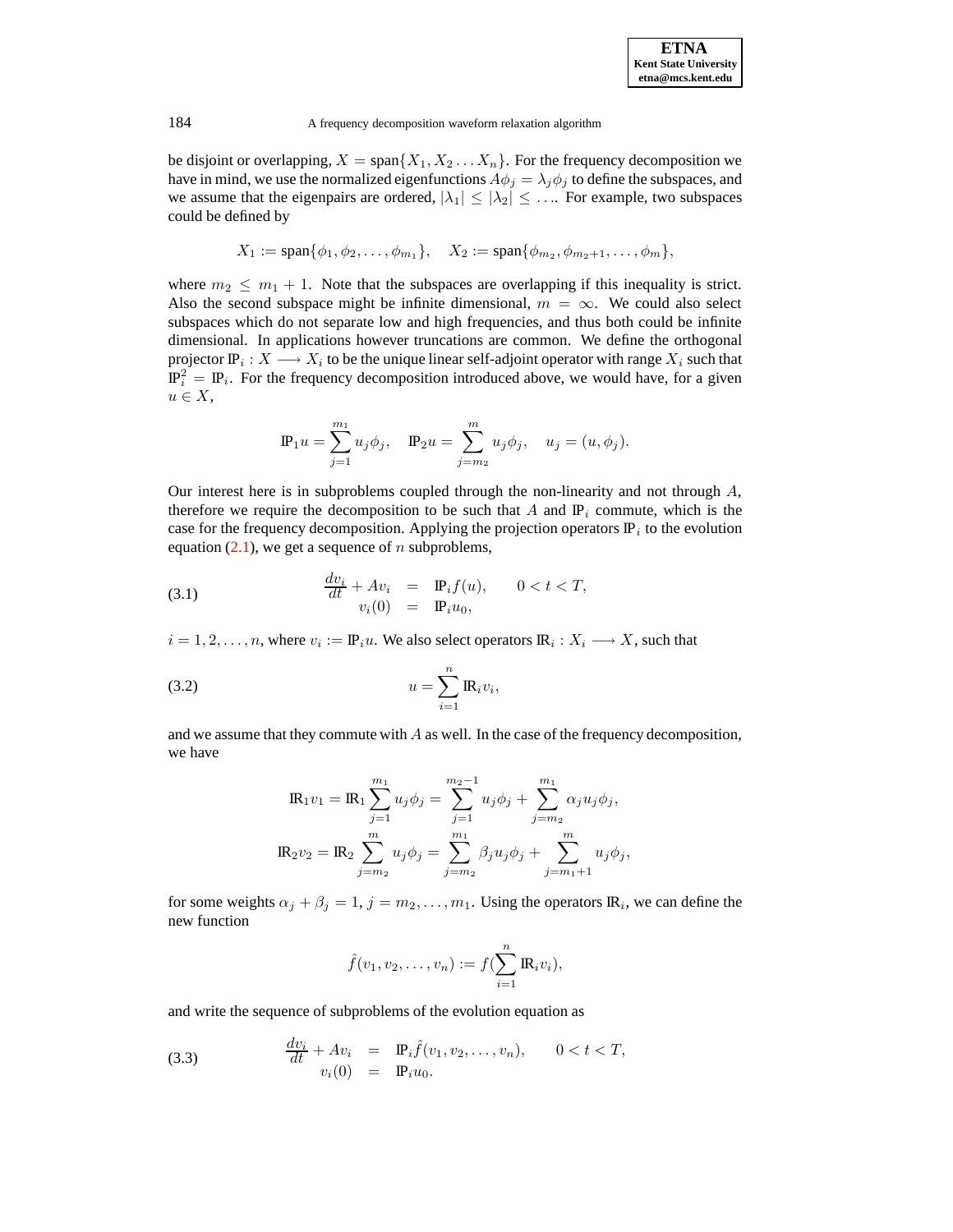Now evolving the solution in some subspaces  $X_i, i \in S$ , where S denotes a subset of indices in  $\{1, 2, \ldots, n\}$ , while fixing the solution in the remaining subspaces  $X_j, j \notin S$ , is equivalent to relaxing some of the arguments of  $\hat{f}$ . Doing this, we obtain an algorithm of waveform relaxation type [\[17\]](#page-13-21). For example, a Picard iteration, where all the arguments are relaxed, would read

(3.4) 
$$
\frac{dv_i^{k+1}}{dt} + Av_i^{k+1} = \mathbf{P}_i \hat{f}(v_1^k, \dots, v_n^k), \qquad 0 < t < T, \n v_i^{k+1}(0) = \mathbf{P}_i u_0,
$$

and thus all the subproblems in the corresponding subspaces  $X_i$  would be linear and decoupled. A Jacobi relaxation would lead to the subproblems

<span id="page-4-1"></span>
$$
(3.5) \frac{dv_i^{k+1}}{dt} + Av_i^{k+1} = \mathbf{P}_i \hat{f}(v_1^k, \dots, v_{i-1}^k, v_i^{k+1}, v_{i+1}^k, \dots, v_n^k), \qquad 0 < t < T,
$$
\n
$$
v_i^{k+1}(0) = \mathbf{P}_i u_0,
$$

and thus all the nonlinear subproblems in the corresponding subspaces  $X_i$  are decoupled and their dimension is the dimension of the corresponding subspace. If the dimension is chosen to be one, we obtain the algorithm proposed in [\[22\]](#page-13-0), which analyzes the solution one eigenmode at a time. Applying  $\mathbb{R}_i$  to equation [\(3.5\)](#page-4-1) and summing over i, we obtain

<span id="page-4-2"></span>(3.6) 
$$
\frac{du^{k+1}}{dt} + Au^{k+1} = \tilde{f}(u^{k+1}, u^k), \qquad 0 < t < T,
$$

$$
u^{k+1}(0) = u_0,
$$

where we used the identity  $u = \sum_{i=1}^{m} \mathbb{R}_i \mathbb{P}_i u$  that follows from [\(3.2\)](#page-3-0), and we have defined the new function

$$
\tilde{f}(u^{k+1}, u^k) := \sum_{i=1}^m \mathbb{R}_i \mathbb{P}_i \hat{f}(\mathbb{P}_1 u^k, \dots, \mathbb{P}_{i-1} u^k, \mathbb{P}_i u^{k+1}, \mathbb{P}_{i+1} u^k, \dots, \mathbb{P}_n u^k).
$$

The resulting algorithm [\(3.6\)](#page-4-2) is now a waveform relaxation algorithm in classical notation. Note that any other relaxation scheme in frequency space would lead to a system of the form [\(3.6\)](#page-4-2) as well. It thus suffices in the analysis of the frequency decomposition and subspace iteration algorithm to investigate iterations of the form  $(3.6)$ . This is accomplished in the next section.

REMARK 3.1. *The analysis presented in the sequel applies to any splitting leading to a system of the form [\(3.6\)](#page-4-2). In particular, one could also choose a decomposition of the nonlinear function*  $f(u)$  *directly into a function*  $f(u, v)$  *such that*  $f(u, u) = f(u)$ *, which would be motivated by different means than the frequency decomposition.*

<span id="page-4-0"></span>**4. Convergence Analysis.** We derive linear and superlinear bounds on the convergence rates of the frequency decomposition and subspace iteration algorithm for solving the evolution equation  $(2.1)$ . We will need

<span id="page-4-3"></span>LEMMA 4.1. *If A is* a sectorial operator and  $Re(\lambda_1) > \delta > 0$ , then for any  $\alpha \geq 0$ , there *exists a constant*  $K = K(\alpha)$ *, such that* 

$$
||e^{-At}||_{\alpha} \le Kt^{-\alpha}e^{-\delta t}, \quad \forall t > 0.
$$

*Proof.* The proof can be found in [\[19\]](#page-13-22).  $\Box$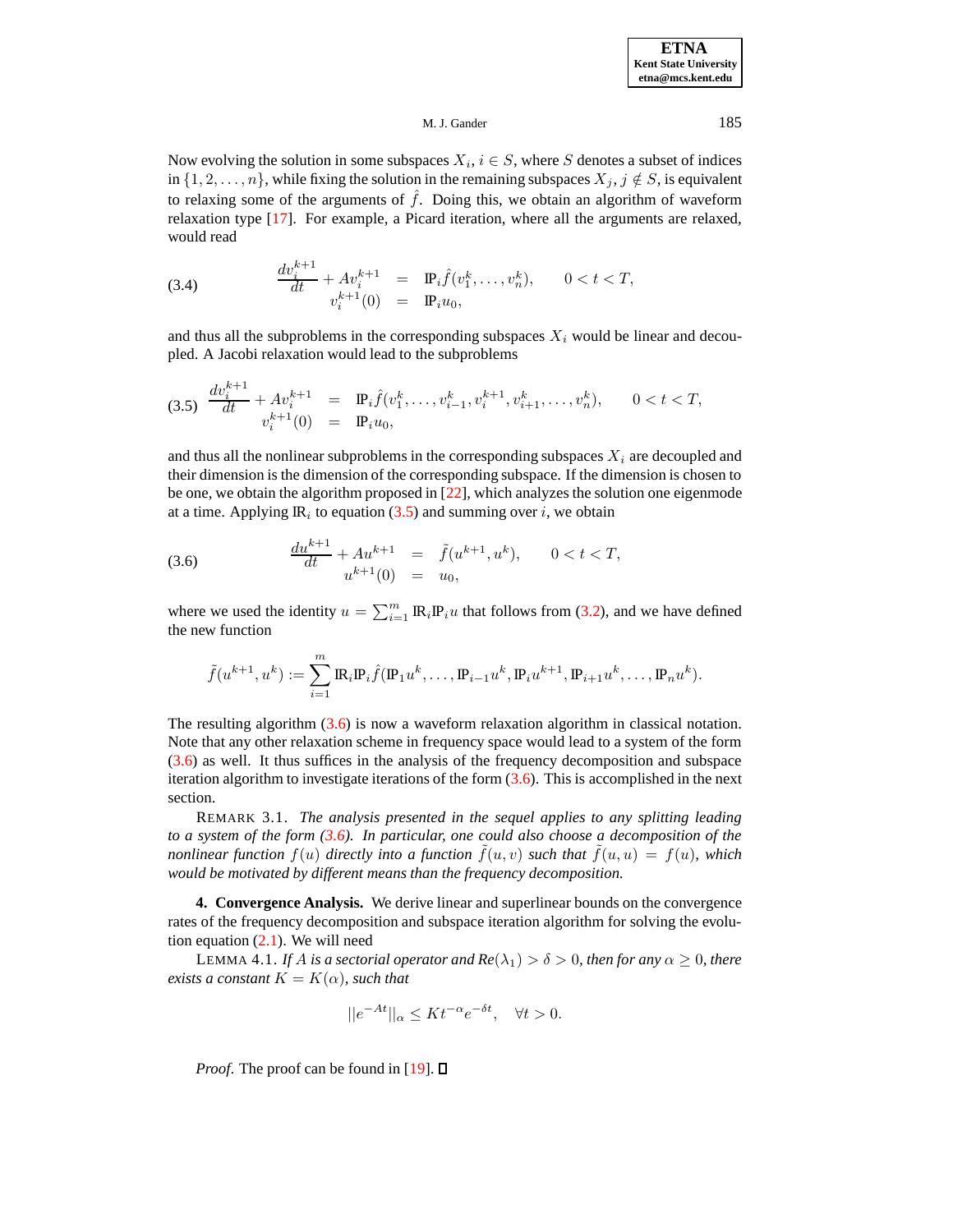| <b>ETNA</b>                  |  |  |  |  |
|------------------------------|--|--|--|--|
| <b>Kent State University</b> |  |  |  |  |
| etna@mcs.kent.edu            |  |  |  |  |

**4.1. Gronwall Type Estimates.** We also need an estimate for a particular kernel, which is recursively applied in the analysis of the waveform relaxation algorithm. This estimate is established in this section. Denoting by  $\Gamma(x)$  the Gamma function,

$$
\Gamma(x) = \int_0^\infty z^{x-1} e^{-z} dz,
$$

and the infinity norm of a bounded function  $f(x)$  by

$$
||f(\cdot)||_T := \sup_{0 < t < T} |f(t)|,
$$

<span id="page-5-1"></span>where  $T$  can be infinite, we have the following results:

LEMMA 4.2. *Suppose for some*  $0 \le \alpha < 1$  *and*  $T < \infty$  *we have a sequence of functions*  $p^k: [0,T] \mapsto \mathit{IR}$  with  $p^k(0) = 0$  for  $k = 0, 1, \ldots$  satisfying the inequality

$$
p^{k+1}(t) \le \int_0^t \frac{1}{(t-\tau)^{\alpha}} (C_1 p^{k+1}(\tau) + C_2 p^k(\tau)) d\tau
$$

*for some constants*  $C_1 \geq 0$  *and*  $C_2 > 0$ *. Then we have* 

$$
p^{k}(t) \leq \frac{(C\Gamma(1-\alpha))^{k}}{\Gamma(k(1-\alpha)+1)} t^{k(1-\alpha)} ||p^{0}(\cdot)||_{T},
$$

*where the constant*  $C = C(C_1, C_2, T, \alpha)$  *is given by* 

(4.1) 
$$
C = C_2 e^{\frac{(C_1 \Gamma(1-\alpha))^{n+1}}{\Gamma((n+1)(1-\alpha))}} T^{(n+1)(1-\alpha)} \left( 2 \sum_{j=1}^n (C_1 \Gamma(1-\alpha))^{j} T^{j(1-\alpha)} + 1 \right),
$$

*and*  $n = \left[\frac{\alpha}{1-\alpha}\right]$ .

*Proof.* The proof is obtained by induction. The result clearly holds for  $k = 0$ . So suppose it holds for  $k$ . Then we have

$$
p^{k+1}(t) \leq C_1 \int_0^t \frac{1}{(t-\tau)^\alpha} p^{k+1}(\tau) d\tau + C_2 \int_0^t \frac{\left(C\Gamma(1-\alpha)\right)^k}{\Gamma(k(1-\alpha)+1)} \frac{\tau^{k(1-\alpha)}}{(t-\tau)^\alpha} d\tau ||p^0(\cdot)||_T.
$$

To be able to estimate the term containing  $p^{k+1}$  on the right, we follow an idea used in [\[5\]](#page-13-23). We iterate the inequality  $n$  times using each time the identity

$$
\int_{\tau}^{t} (t-s)^{x-1}(s-\tau)^{y-1}ds = (t-\tau)^{x+y-1}B(x,y), \quad x, y > 0,
$$

where  $B(x, y)$  denotes the Beta function, Euler's integral of the first kind [\[9\]](#page-13-24),

$$
B(x,y) = \int_0^1 (1-s)^{x-1} s^{y-1} ds.
$$

We obtain now a bounded kernel, namely

<span id="page-5-0"></span>
$$
(4.2) \t p^{k+1}(t) \le E \int_0^t \frac{1}{(t-s)^{(n+1)\alpha - n}} p^{k+1}(s)ds + D(k,t)t^{(k+1)(1-\alpha)},
$$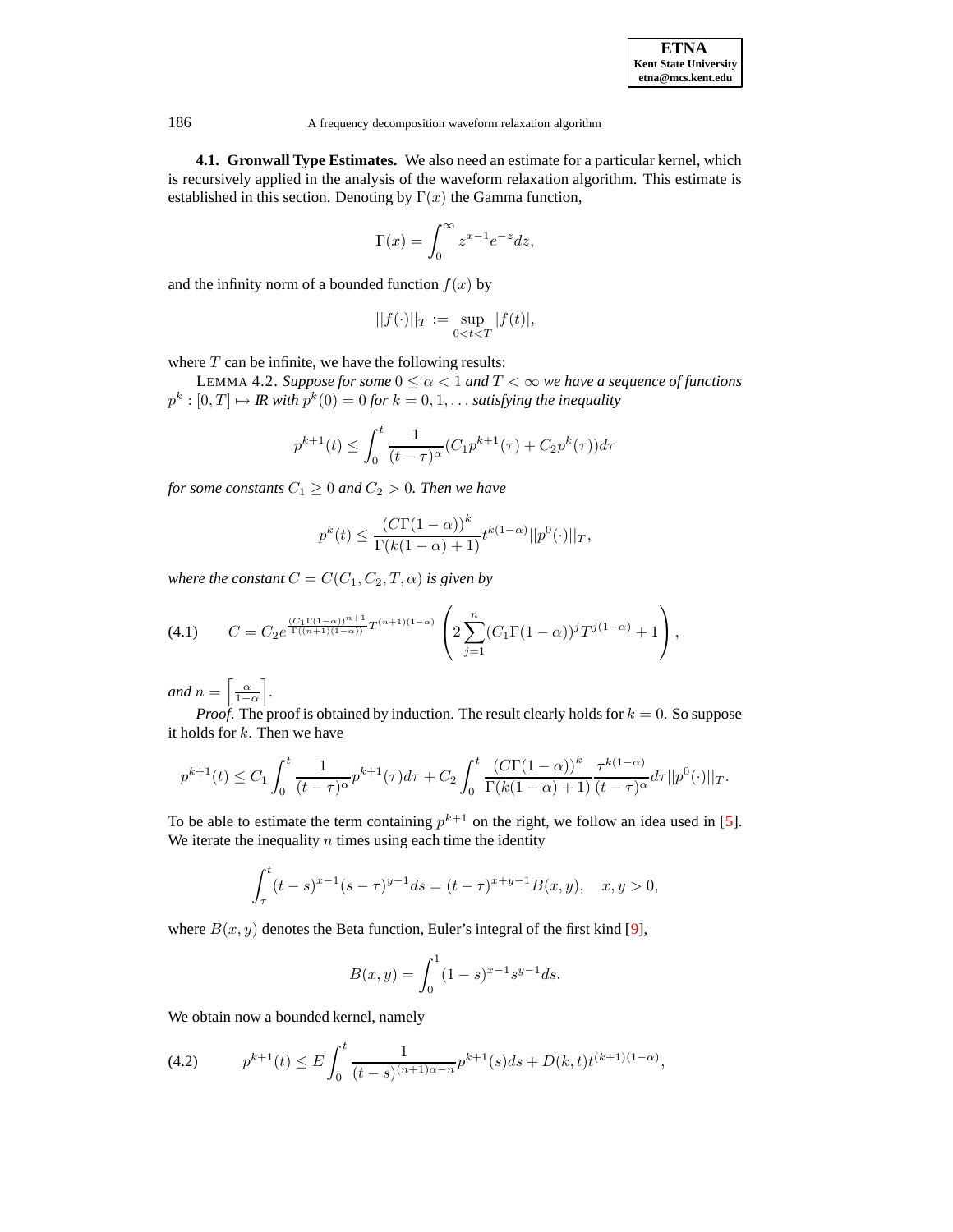with E and  $D(k, t)$  given by

$$
E = C_1^{n+1} \prod_{j=1}^n B(j(1-\alpha), 1-\alpha),
$$
  
\n
$$
D(k,t) = C_2 ||p^0(\cdot)||_T \frac{(C\Gamma(1-\alpha))^k}{\Gamma(k(1-\alpha)+1)} B(1-\alpha, k(1-\alpha)+1)
$$
  
\n
$$
\times \left( \sum_{j=1}^n C_1^j B(j(1-\alpha), (k+1)(1-\alpha)+1) \prod_{l=1}^{j-1} B(l(1-\alpha), 1-\alpha) t^{j(1-\alpha)} + 1 \right).
$$

Now we use the fact that the Beta function can be written in terms of the Gamma function [\[9\]](#page-13-24),

$$
B(x,y) = \frac{\Gamma(x)\Gamma(y)}{\Gamma(x+y)}.
$$

Substituting this expression into the products in  $E$  and  $D(t, k)$  reveals that the products are telescopic. We obtain

$$
E = \frac{(C_1 \Gamma(1-\alpha))^{n+1}}{\Gamma((n+1)(1-\alpha))},
$$
  

$$
D(k,t) = C_2||p^0(\cdot)||_T \frac{C^k (\Gamma(1-\alpha))^{k+1}}{\Gamma((k+1)(1-\alpha)+1)}
$$

$$
\times \left(\sum_{j=1}^n \frac{\Gamma((k+1)(1-\alpha)+1) (C_1 \Gamma(1-\alpha))^{j}}{\Gamma((k+j+1)(1-\alpha)+1)} t^{j(1-\alpha)} + 1\right).
$$

Now we need to estimate  $D(k, t)$  by a constant independent of t to apply the standard Gronwall Lemma, and we want to have the sum independent of k. We estimate in  $D(k, t)$  the terms

$$
t^{j(1-\alpha)} \le T^{j(1-\alpha)}
$$
 and  $\frac{\Gamma((k+1)(1-\alpha)+1)}{\Gamma((k+j+1)(1-\alpha)+1)} \le 2$ ,

and the kernel in the integral of [\(4.2\)](#page-5-0) by

$$
\frac{1}{(t-s)^{(n+1)\alpha-n}}\leq T^{n-(n+1)\alpha},
$$

where the exponent on the right is positive with the condition on  $n$ , to obtain

$$
p^{k+1}(t) \le ET^{n-(n+1)\alpha} \int_0^t p^{k+1}(s)ds + \tilde{D}(k)t^{(k+1)(1-\alpha)},
$$

with

$$
\tilde{D}(k) = C_2 ||p^{0}(\cdot)||_T \frac{C^k (\Gamma(1-\alpha))^{k+1}}{\Gamma((k+1)(1-\alpha)+1)} \left(2 \sum_{j=1}^n (C_1 \Gamma(1-\alpha))^{j} T^{j(1-\alpha)} + 1\right).
$$

Now we apply the standard Gronwall Lemma and obtain

$$
p^{k+1}(t) \le \tilde{D}(k)e^{ET^{(n+1)(1-\alpha)}}t^{(n+1)(1-\alpha)}.
$$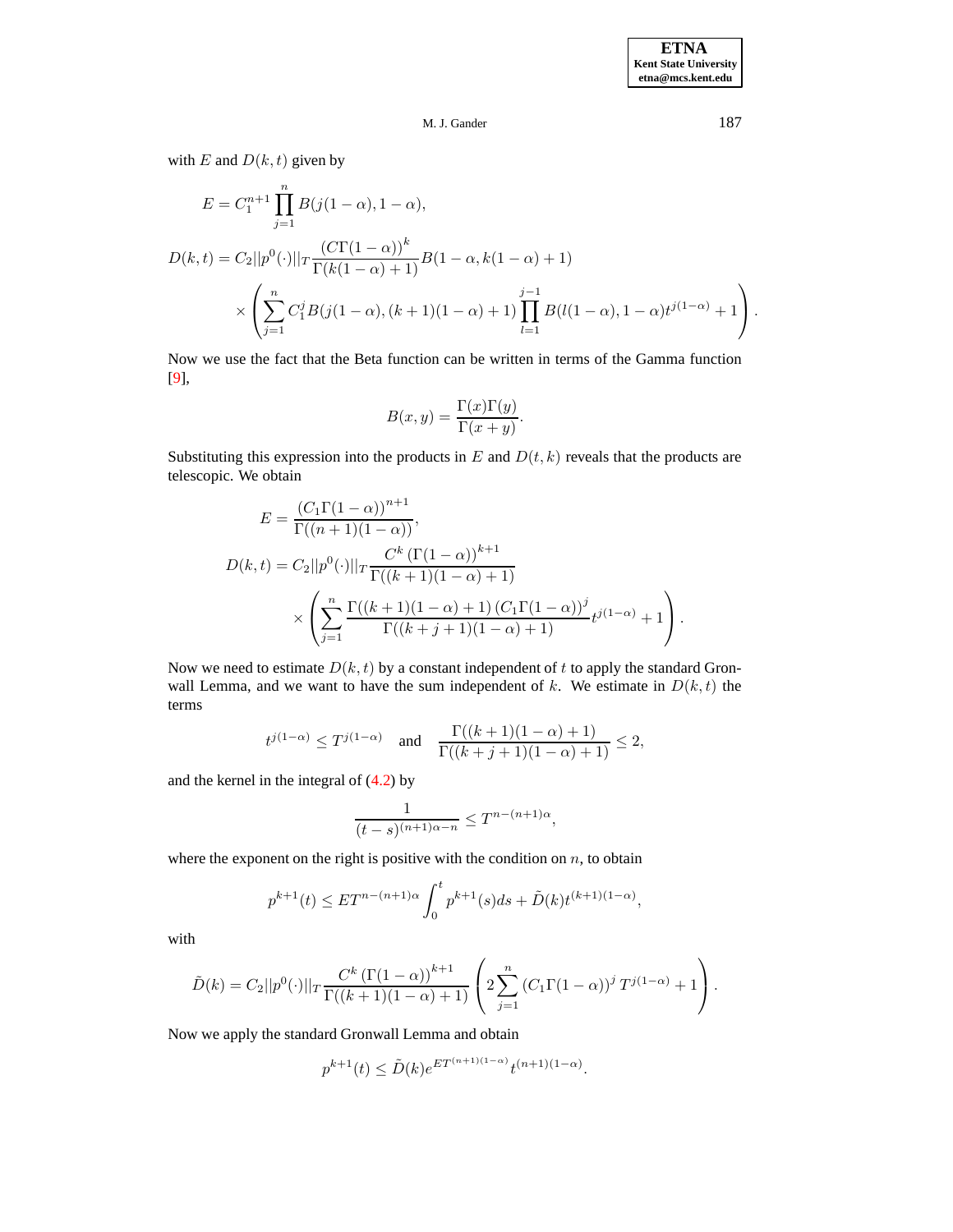<span id="page-7-2"></span>Using the definition of the constant  $C$  leads to the desired result.  $\square$ 

LEMMA 4.3. *Suppose we have for some*  $0 \le \alpha < 1$ 

$$
p^{k+1}(t) \le \int_0^t \frac{e^{-\delta(t-\tau)}}{(t-\tau)^\alpha} (C_1 p^{k+1}(\tau) + C_2 p^k(\tau)) d\tau
$$

*for some constants*  $C_1 \geq 0$ ,  $C_2 > 0$ ,  $\delta > 0$  *such that* 

$$
\delta^{1-\alpha} > C_1 \Gamma(1-\alpha).
$$

*Then*

$$
||p^{k}(\cdot)||_{\infty} \leq \left(\frac{C_{2}\Gamma(1-\alpha)}{\delta^{1-\alpha}-C_{1}\Gamma(1-\alpha)}\right)^{k}||p^{0}(\cdot)||_{\infty}.
$$

*Proof*. We have

$$
|p^{k+1}(t)| \leq \int_0^t \frac{e^{-\delta(t-\tau)}}{(t-\tau)^{\alpha}} d\tau (C_1||p^{k+1}(\cdot)||_{\infty} + C_2||p^k(\cdot)||_{\infty}).
$$

Applying the variable transform  $z = \delta t(1 - \tau/t)$  leads to

$$
|p^{k+1}(t)| \le \frac{1}{\delta^{1-\alpha}} \int_0^{\delta t} \frac{e^{-z}}{z^{\alpha}} dz (C_1||p^{k+1}(\cdot)||_{\infty} + C_2||p^k(\cdot)||_{\infty})
$$
  
= 
$$
\frac{1}{\delta^{1-\alpha}} \Gamma_{\delta t} (1-\alpha) (C_1||p^{k+1}(\cdot)||_{\infty} + C_2||p^k(\cdot)||_{\infty}),
$$

where  $\Gamma_y(x)$  denotes the incomplete Gamma function,

$$
\Gamma_y(x) = \int_0^y z^{x-1} e^{-z} dz.
$$

Taking the limit as  $t$  goes to infinity, we obtain

$$
||p^{k+1}(\cdot)||_{\infty} \le \frac{\Gamma(1-\alpha)}{\delta^{1-\alpha}}(C_1||p^{k+1}(\cdot)||_{\infty} + C_2||p^k(\cdot)||_{\infty}).
$$

Now using  $\delta^{1-\alpha} > C_1 \Gamma(1-\alpha)$ , the result follows.

**4.2. Convergence Results.** We consider now solution algorithms of the form [\(3.6\)](#page-4-2) for the evolution equation [\(2.1\)](#page-2-3). The equations for the error  $e^{k+1}$  are given by

(4.3) 
$$
\frac{de^{k+1}}{dt} + Ae^{k+1} = \tilde{f}(u, u) - \tilde{f}(u^{k+1}, u^k), \qquad 0 < t < T, \ne^{k+1}(0) = 0.
$$

<span id="page-7-1"></span>THEOREM 4.4 (Linear Convergence). *If*  $\tilde{f}$  *is Lipschitz from*  $X_{\alpha}$  *to*  $X$  ( $0 \leq \alpha < 1$ ) *in both arguments,*

<span id="page-7-0"></span>(4.4) 
$$
\begin{array}{rcl}\n||\tilde{f}(u_2, v) - \tilde{f}(u_1, v)|| & \leq & L_1||u_2 - u_1||_{\alpha}, \quad \forall u_1, u_2, v \in X_{\alpha}, \\
||\tilde{f}(u, v_2) - \tilde{f}(u, v_1)|| & \leq & L_2||v_2 - v_1||_{\alpha}, \quad \forall u, v_1, v_2 \in X_{\alpha},\n\end{array}
$$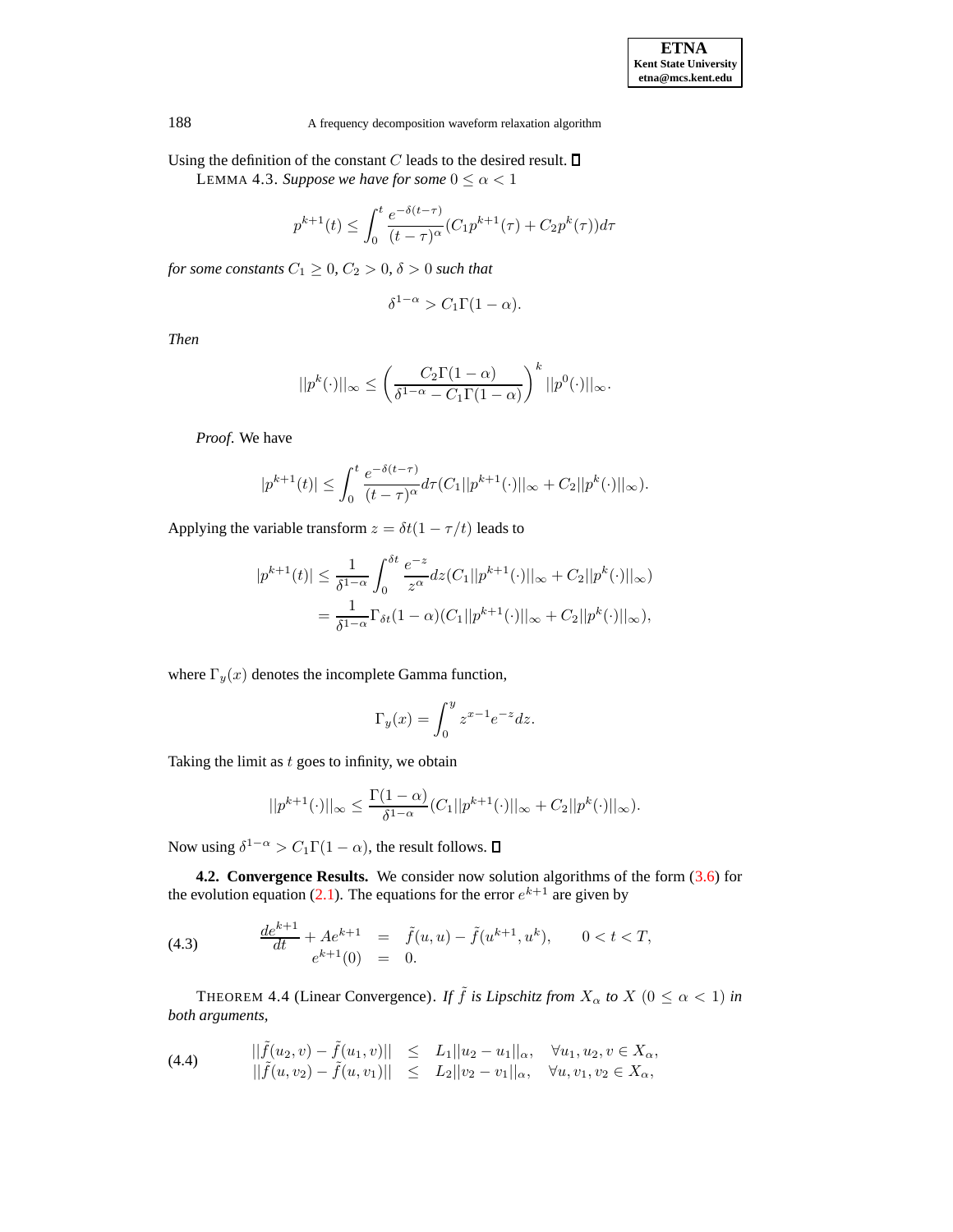*for some Lipschitz constants*  $L_1$  *and*  $L_2$  *satisfying* 

$$
L_1 < \frac{\delta^{1-\alpha}}{K\Gamma(1-\alpha)}, \quad L_2 < \frac{\delta^{1-\alpha}}{K\Gamma(1-\alpha)} - L_1,
$$

*with*  $K = K(\alpha)$  *and*  $\delta$  *the constants given in Lemma [4.1,](#page-4-3) then iteration* [\(3.6\)](#page-4-2) *converges at least linearly on unbounded time intervals,*

$$
\sup_{t>0}||e^k(t)||_{\alpha} \leq \gamma^k \sup_{t>0}||e^0(t)||_{\alpha},
$$

*with*

$$
\gamma = \frac{L_2 K \Gamma(1 - \alpha)}{\delta^{1 - \alpha} - L_1 K \Gamma(1 - \alpha)} < 1.
$$

REMARK 4.5. *The Lipschitz condition [\(4.4\)](#page-7-0) is similar to the Lipschitz condition [\(2.2\)](#page-2-4) required for a unique solution. In the case of Theorem [4.4,](#page-7-1) there are however additional constraints on the size of the Lipschitz constants to obtain linear convergence. These constraints will be removed in Theorem [4.6](#page-8-0) for superlinear convergence.*

*Proof*. The solution of the error equations can formally be written as

$$
e^{k+1}(t) = \int_0^t e^{-A(t-\tau)} (\tilde{f}(u(\tau), u(\tau)) - \tilde{f}(u^{k+1}(\tau), u^k(\tau)))d\tau.
$$

Applying  $A^{\alpha}$  on both sides and taking norms, we obtain

$$
||e^{k+1}(t)||_{\alpha} \le \int_0^t ||e^{-A(t-\tau)}||_{\alpha} ||\tilde{f}(u(\tau), u(\tau)) - \tilde{f}(u^{k+1}(\tau), u^k(\tau))||d\tau.
$$

Using the Lipschitz condition on  $\tilde{f}$  and Lemma [4.1,](#page-4-3) we get

$$
||e^{k+1}(t)||_{\alpha} \leq K \int_0^t \frac{e^{-\delta(t-\tau)}}{(t-\tau)^{\alpha}} (L_1||e^{k+1}(\tau)||_{\alpha} + L_2||e^k(\tau)||_{\alpha}) d\tau.
$$

<span id="page-8-0"></span>Now denoting by  $p^{k+1}(t) := ||e^k(t)||_{\alpha}$  and applying Lemma [4.3,](#page-7-2) the result follows.

THEOREM 4.6 (Superlinear Convergence). *If*  $\tilde{f}$  *is Lipschitz from*  $X_{\alpha}$  *to*  $X$  ( $0 \leq \alpha < 1$ ) *in both arguments* [\(4.4\)](#page-7-0) *with arbitrary Lipschitz constants*  $L_1$  *and*  $L_2$ *, then iteration* [\(3.6\)](#page-4-2) *converges superlinearly on bounded time intervals*,  $0 < t < T$ *, with at least the rate* 

$$
\sup_{0
$$

*where the constant* C *is given by*

$$
C = KL_2 e^{\frac{(KL_1 \Gamma(1-\alpha))^{n+1}}{\Gamma((n+1)(1-\alpha))} T^{(n+1)(1-\alpha)}} \left( 2 \sum_{j=1}^n (KL_1 \Gamma(1-\alpha))^j T^{j(1-\alpha)} + 1 \right),
$$

 $n = \left\lceil \frac{\alpha}{1-\alpha} \right\rceil$ , and the constant  $K = K(\alpha)$  is given in Lemma [4.1.](#page-4-3) *Proof.* Proceeding as in Theorem [4.4,](#page-7-1) we get

$$
||e^{k+1}(t)||_{\alpha} \leq K \int_0^t \frac{e^{-\delta(t-\tau)}}{(t-\tau)^{\alpha}} (L_1||e^{k+1}(\tau)||_{\alpha} + L_2||e^k(\tau)||_{\alpha}) d\tau.
$$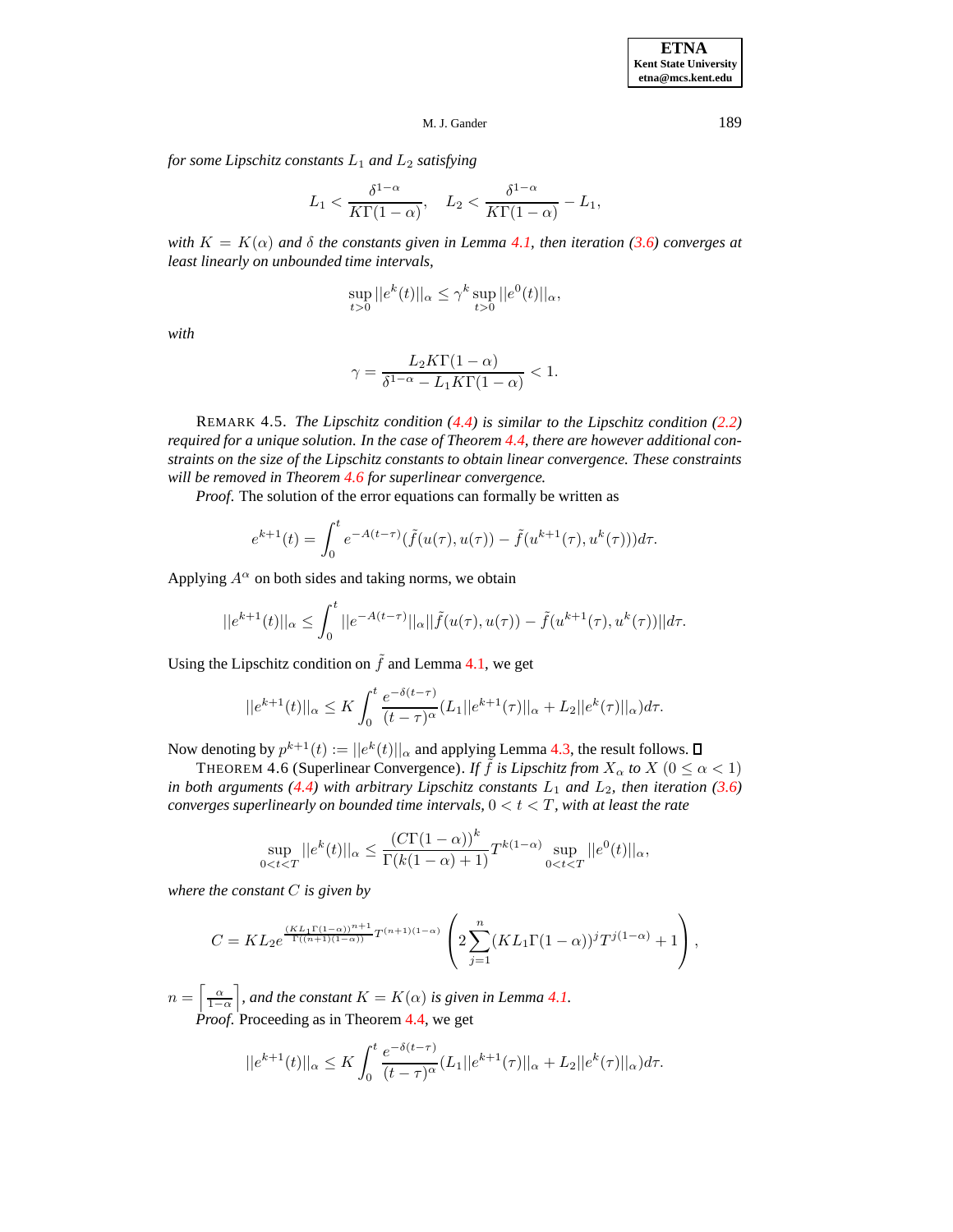

<span id="page-9-1"></span>FIG. 5.1. *Linear convergence on a long time interval on the left, and superlinear convergence on a shorter time interval on the right.*

Now denoting by  $p^{k+1}(t) := e^{\delta t} ||e^k(t)||_{\alpha}$  and applying Lemma [4.2,](#page-5-1) the result follows.

Note that the bound on the convergence rate is superlinear, since the Gamma function grows faster than any constant to the power  $k$ . It is also interesting to note that, while the linear convergence bound depends in an essential way on the dissipation represented by the parameter  $\delta$ , the superlinear convergence bound is independent of this parameter.

<span id="page-9-0"></span>**5. Numerical Examples.** We show two sets of numerical experiments, first a double well potential in one dimension, and then a combustion problem in two dimensions. The first problem illustrates the two different types of convergence rates the analysis predicts, and shows the dependence of the convergence rate on the splitting of the algorithm. The combustion experiment is motivated by  $[1]$ , where the algorithm was used to investigate subcritical and super-critical solutions.

**5.1. Double Well Potential Model Problem.** The double well potential model problem we consider is

$$
\frac{\partial u}{\partial t} - \frac{\partial^2 u}{\partial x^2} = C(u - u^3), \qquad 0 < x < 1, \ 0 < t < T,
$$

with a given initial condition, and homogeneous boundary conditions. First we investigate the special case of the Picard iteration, where all the arguments of the nonlinear function are relaxed,

$$
\frac{\partial u^{k+1}}{\partial t}-\frac{\partial^2 u^{k+1}}{\partial x^2}=C(u^k-(u^k)^3),\qquad 0
$$

and thus all the subproblems to be solved are linear and decoupled. This illustrates the two different convergence behaviors of the algorithm.

We solve the equation by discretizing in space by centered finite differences on a grid with 100 nodes, and integrate in time using backward Euler and 300 time steps. We set  $C = 1$ , and use as initial condition  $u(x, 0) = x(1 - x)$ . In a first experiment, we choose a long time interval,  $T = 3$ , where we expect the algorithm to be in the linear convergence regime. We start the iteration with a constant initial guess  $u^0 = 0$ . Figure [5.1](#page-9-1) on the left shows how the algorithm converges linearly. The error is measured throughout this section in the discrete  $L^2$  norm in space (including the mesh parameter and thus corresponding to the continuous  $L^2$  norm), and in the  $L^{\infty}$  norm in time. By error we always denote the difference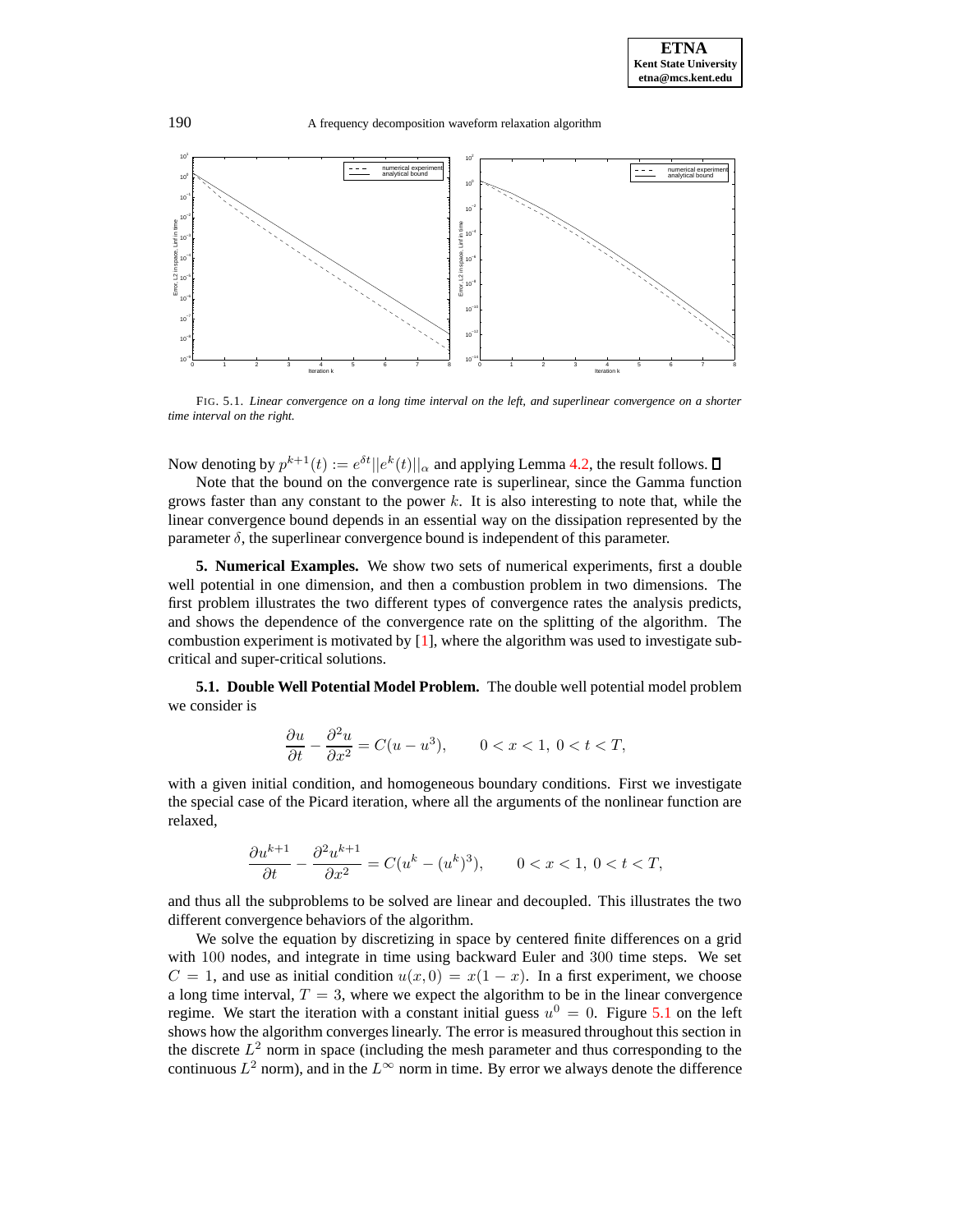M. J. Gander 191

|                | Error, $L^2$ in space and $L^\infty$ in time |            |            |            |  |  |
|----------------|----------------------------------------------|------------|------------|------------|--|--|
| k <sub>i</sub> | $m_1 = 1$                                    | $m_1 = 2$  | $m_1 = 3$  | $m_1 = 5$  |  |  |
| $\Omega$       | 1.7726e-02                                   | 1.7726e-02 | 1.7726e-02 | 1.7726e-02 |  |  |
|                | 1.7485e-06                                   | 1.7485e-06 | 4.5537e-08 | 3.8604e-09 |  |  |
|                | 1.7471e-09                                   | 1.7471e-09 | 1.2516e-11 | 4.4270e-13 |  |  |
|                | 4.0306e-13                                   | 4.0306e-13 | 1.7345e-15 | 4.0523e-17 |  |  |
| TABLE 5.       |                                              |            |            |            |  |  |

<span id="page-10-0"></span>*Dependence of the convergence of the frequency decomposition for the double well potential on the splitting parameter* m1*.*

between the converged solution and the iterates. The solid line depicts the convergence rate according to Theorem [4.4](#page-7-1) with  $K = 1$  and  $\delta = \pi^2$ , the first eigenvalue of the operator under consideration. The dashed line shows the measured convergence rate in the numerical simulation. Note how the convergence rate agrees quite well with the predicted rate.

To observe superlinear convergence, we reduce the time interval to  $T = 1/10$  and use again the initial guess  $u^0 = 0$  to start the iteration. Figure [5.1](#page-9-1) shows on the right how the algorithm converges superlinearly. As before, the error is measured in the discrete  $L^2$  norm in space and in the  $L^{\infty}$  norm in time, and the solid line depicts the convergence rate according to Theorem [4.6](#page-8-0) and the dashed line the measured convergence rate in the numerical simulation. Note how the convergence rate becomes better as the iteration progresses. The superlinear rate is predicted quite well by the theoretical bound.

Next, we consider a frequency decomposition for the discretized spatial operator. We choose two subspaces, the first one span by the first  $m_1$  eigenfunctions, and the second one by the remaining eigenfunctions, thus obtaining a splitting without overlap. Note that the fast Fourier transform is the ideal tool for the frequency decomposition on a discretized operator, where geometry permits. We use the same numerical method as for the first experiment with  $T = 1$ . Table [5.1](#page-10-0) shows the dependence of the convergence rate on the splitting parameter  $m<sub>1</sub>$ . First note that the first and the second column show the same convergence rate, it does not matter if the second frequency is in the first or second subspace. This is due to the symmetry in the problem: the second frequency is irrelevant for the solution and thus also for the algorithm. This is also the case for all the other even frequencies, and they are thus not considered in the computation in Table [5.1.](#page-10-0) Second note the fast convergence, which indicates a weak coupling through the nonlinearity  $u - u<sup>3</sup>$ . The convergence rate increases when more of the low frequencies are included in the first subspace. Finally, we computed how much of the solution is contained in the low frequencies in the above experiment. The first subspace with one frequency only,  $m_1 = 1$ , contains after the first iteration 97% of the solution. With two frequencies, the first and the third one,  $m_1 = 3$ , the first subspace contains after one iteration 99.5% of the solution, and with three frequencies 99.9%. This motivates the qualitative study of the behavior of nonlinear problems using a low dimensional frequency subspace, as it was done in [\[22\]](#page-13-0) and [\[1\]](#page-13-1).

**5.2. Combustion Model Problem.** Combustion problems have the inherent property that a small change in a parameter or in the initial data can change the solution drastically: either it explodes or it does not [\[20\]](#page-13-25). It can be very difficult to trace such a sensitive path in the non-linear solution process with many variables arising from the spatial discretization. It was therefore proposed in [\[22\]](#page-13-0) to analyze each frequency separately, one at a time. For one frequency at a time, the nonlinear problem is one dimensional and can always be solved safely, sometimes even analytically. An iteration of the type presented here then leads to the global solution, if desired.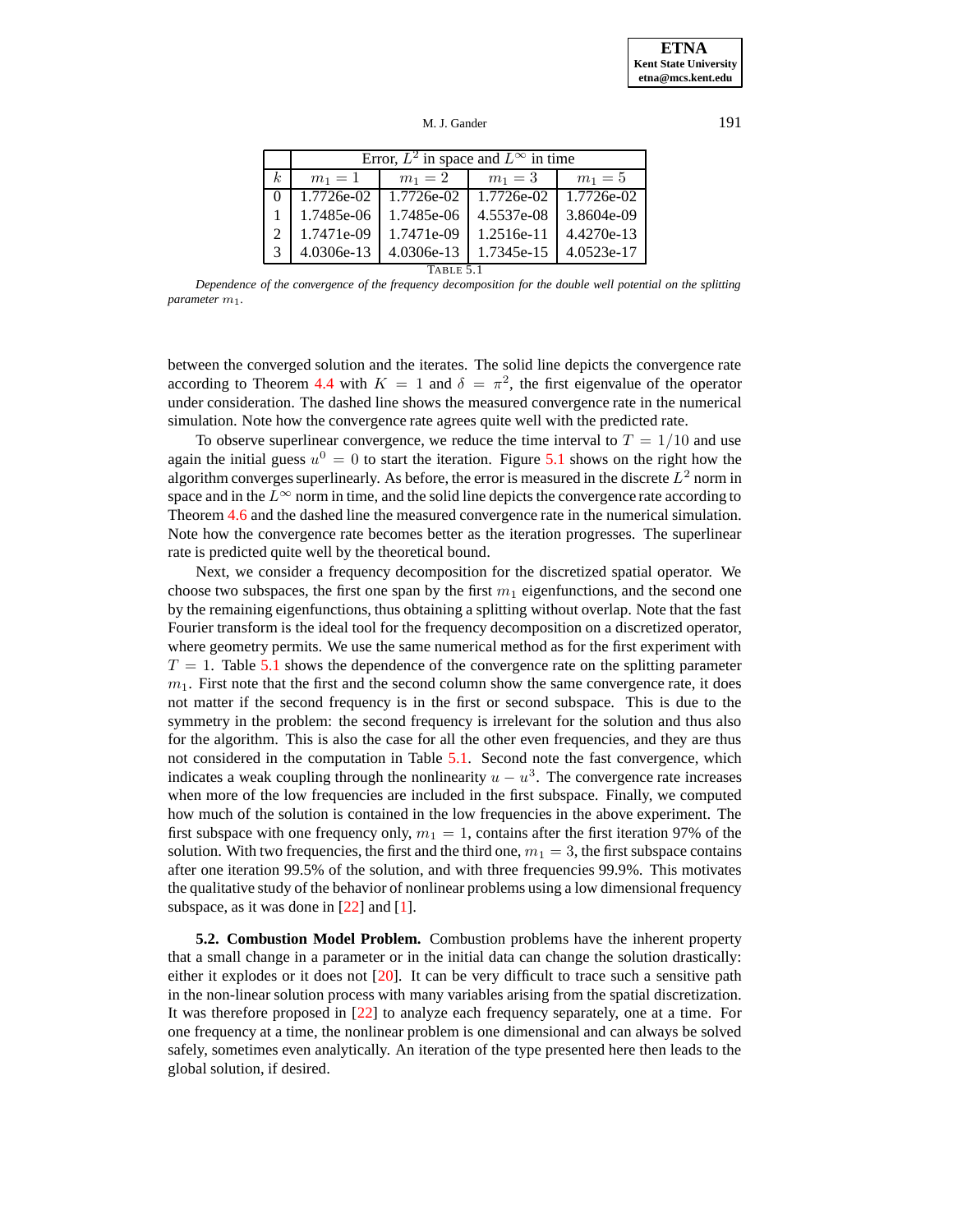192 A frequency decomposition waveform relaxation algorithm

|                             | Error, $L^2$ in space and $L^\infty$ in time |            |            |            |  |  |
|-----------------------------|----------------------------------------------|------------|------------|------------|--|--|
| k.                          | $m_1 = 1$                                    | $m_1 = 5$  | $m_1 = 6$  | $m_1 = 11$ |  |  |
| 0                           | 1.7279e-01                                   | 1.7279e-01 | 1.7279e-01 | 1.7279e-01 |  |  |
|                             | 5.0731e-03                                   | 1.0854e-03 | 1.0854e-03 | 5.3048e-04 |  |  |
| $\mathcal{D}_{\mathcal{L}}$ | 9.2856e-04                                   | 7.4087e-05 | 7.4082e-05 | 1.5452e-05 |  |  |
| 3                           | 8.7745e-05                                   | 3.7472e-06 | 3.7471e-06 | 8.6243e-07 |  |  |
| 4                           | 1.6778e-05                                   | 2.4962e-07 | 2.4961e-07 | 2.8455e-08 |  |  |
| 5                           | 1.5979e-06                                   | 1.3166e-08 | 1.3165e-08 | 1.5902e-09 |  |  |
| TABLE 5.2                   |                                              |            |            |            |  |  |

<span id="page-11-0"></span>*Dependence of the convergence of the frequency decomposition for the combustion problem on the splitting parameter*  $m_1$  *in the sub-critical case.* 

We analyze here the combustion problem

$$
\frac{\partial u}{\partial t} - \Delta u = Ce^{\frac{\alpha u}{\alpha + u}}, \qquad 0 < x, y < 1, \ 0 < t < T,
$$

with homogeneous boundary conditions and a given initial condition  $u(x, y, 0)$ . It is well known that for large values of  $\alpha$  solutions grow to order  $e^{\alpha}$ ; they are called super-critical. For small values of  $\alpha$ , solutions stay order one and are called sub-critical. In between at some point, a sudden change takes place. A similar dependence can also be shown for the initial data.

An experiment working directly with the continuous, normalized eigenfunctions associated with the linear spatial part,

$$
\phi_{i,j} = 2\sin(i\pi x)\sin(j\pi y), \quad i,j = 1,2,\ldots
$$

is performed in the thesis [\[1\]](#page-13-1), to trace the evolution of each mode separately. A clear separation between sub-critical and super-critical solutions depending on the initial data was obtained considering the first eigenmode only.

Here, we work with the discretized spatial operator and the associated eigenfunctions. We use as initial condition  $u(x, y, 0) = 100xy(1-x)(1-y)$ , and set the constant  $C = 1$ . We discretize uniformly in space using finite differences on an  $11 \times 11$  spatial grid, and integrate in time using Backward Euler with 20 time steps. We use again a spectral decomposition with the first  $m_1$  modes in the first subspace and with the remaining ones in the second subspace. Table [5.2](#page-11-0) shows the convergence for various sizes of the first spectral subspace for  $\alpha = 34$ in the sub-critical case, where again we denote by error the difference between the converged solution and the iterates. Note again that not all frequencies contribute to the solution. By symmetry we can exclude all the eigenmodes with an even component in either the  $x$  or the y direction or both. Therefore, the table only shows convergence rates for  $m_1 = 1$ , where the mode 1-1 is the only mode in the first subspace, then for  $m_1 = 5$ , where the mode 1-3 is added to the first subspace, for  $m_1 = 6$ , where the mode 3-1 is added, and finally  $m_1 = 11$ , when the mode 3-3 is added. Note that splitting the two modes 1-3 and 3-1 between the two subspaces leaves the convergence rate practically like having both modesin the first subspace.

Similarly to the case of the double well potential, adding more and more of the low modes to the first subspace enhances the performance of the frequency decomposition algorithm. Again the solution is dominated by the low modes. After one iteration with only the lowest mode in the first subspace, the approximation in that subspace contains already 98% of the solution, while when keeping the three lowest modes, after one iteration 99.2% of the solution are confined to the first subspace. Note however that the convergence is slower than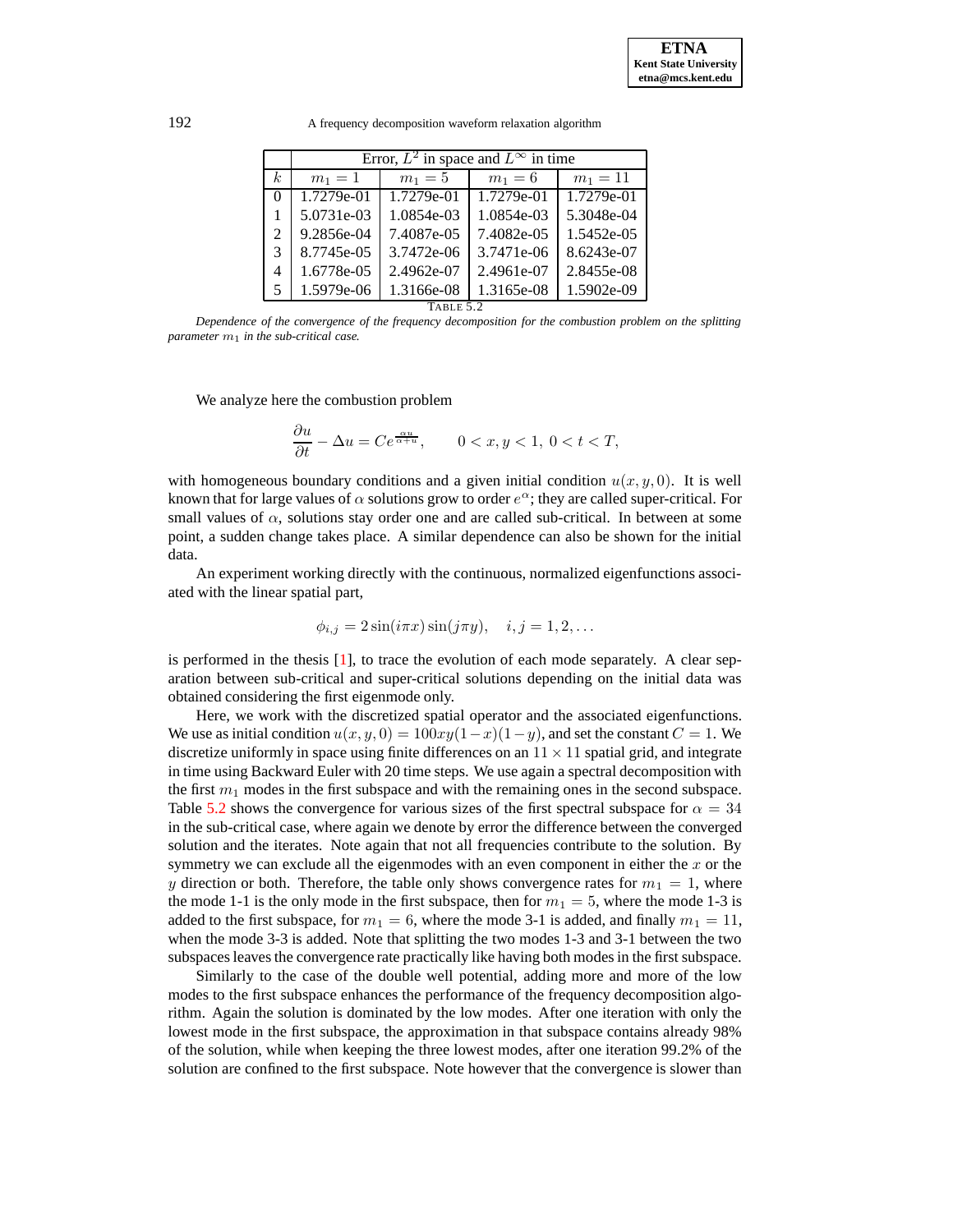Error,  $L^2$  in space and  $L^{\infty}$  in time lower resolution higher resolution  $k \mid m_1 = 1 \mid m_1 = 6 \mid m_1 = 11 \mid m_1 = 1 \mid m_1 = 6 \mid m_1 = 11$  3.2515e-01 3.2515e-01 3.2515e-01 1.5395e-01 1.5395e-01 1.5395e-01 3.2095e-02 1.0777e-02 6.6680e-03 1.4512e-02 4.7042e-03 2.8117e-03 9.9649e-03 3.7754e-03 2.0804e-03 4.3384e-03 1.5362e-03 7.9829e-04 2.3353e-03 6.9933e-04 3.3455e-04 9.2008e-04 2.6130e-04 1.1908e-04 4.6069e-04 1.4275e-04 6.1936e-05 1.6445e-04 4.7106e-05 1.9287e-05 7.1504e-05 1.9062e-05 7.4141e-06 2.2138e-05 5.5585e-06 2.0696e-06

TABLE 5.3

<span id="page-12-0"></span>*Dependence of the convergence of the frequency decomposition for the combustion problem on the splitting parameter* m<sup>1</sup> *in the super-critical case, for two different resolutions in the discretization.*

for the double well potential, which indicates a stronger coupling of the frequencies by this nonlinearity.

Finally, Table [5.3](#page-12-0) shows the convergence of the algorithm in the super-critical case  $\alpha = 35$ . Here we were required to shorten the time interval to  $T = 0.01$  in accordance with Theorem [4.6](#page-8-0) to achieve convergence. Note that higher frequencies are becoming more important in the super-critical case: if the first subspace contains one frequency only,  $m_1 = 1$ , after the first iteration only 92% of the solution is contained in this subspace, compared to 98% in the sub-critical case. In Table [5.3,](#page-12-0) we also show a second numerical experiment on a refined grid, both in space and in time the number of grid points were doubled. The numerical results show that this has only little influence on the convergence behavior of the method.

**6. Conclusion.** We have analyzed a generalized version of the nonlinear eigenfunction expansion algorithm proposed in [\[22\]](#page-13-0) to explore the behavior of solutions of nonlinear evolution equations. This algorithm has two main interests: the first one is that the solution of a large system of nonlinear equations at each time step is reduced to solutions of many independent scalar nonlinear problems, for which fail-safe algorithms are available. Second, the algorithm permits to explore individual frequency subspaces separately to investigate in a numerically sound way rapid changes occurring typically in nonlinear problems of combustion type. A third advantage, which should not be neglected, is the parallelism of this algorithm, when a full solution of the problem is desired.

We showed that the generalized version of the frequency decomposition algorithm converges under a strong Lipschitz condition on unbounded time intervals and therefore also for the steady state. On bounded time intervals, convergence was proved under a Lipschitz condition controled by the length of the time interval. Hence by shortening the time interval, the algorithm can always be made to converge. In this case, the technique of time windowing often used in waveform relaxation can be useful: one decomposes the time interval of interest  $[0, T]$  into smaller time windows, and uses the algorithm sequentially on the small time windows where rapid convergence occurs.

More needs to be understood for the frequency decomposition algorithm, in particular the question of how to choose the subspaces. The present convergence analysis does not reveal this dependence because of the general Lipschitz conditions used. But the numerical experiments suggest that if there is a way of a priory knowing which frequencies are relevant as the solution evolves, those should be put into one subspace.

**Acknowledgments.** I would like to thank Andrew Stuart, Tony Shardlow and Sigitas Keras for their help and interest, and Kuen Tam and Mohamed Al-Rafai for leading me to the right applications.